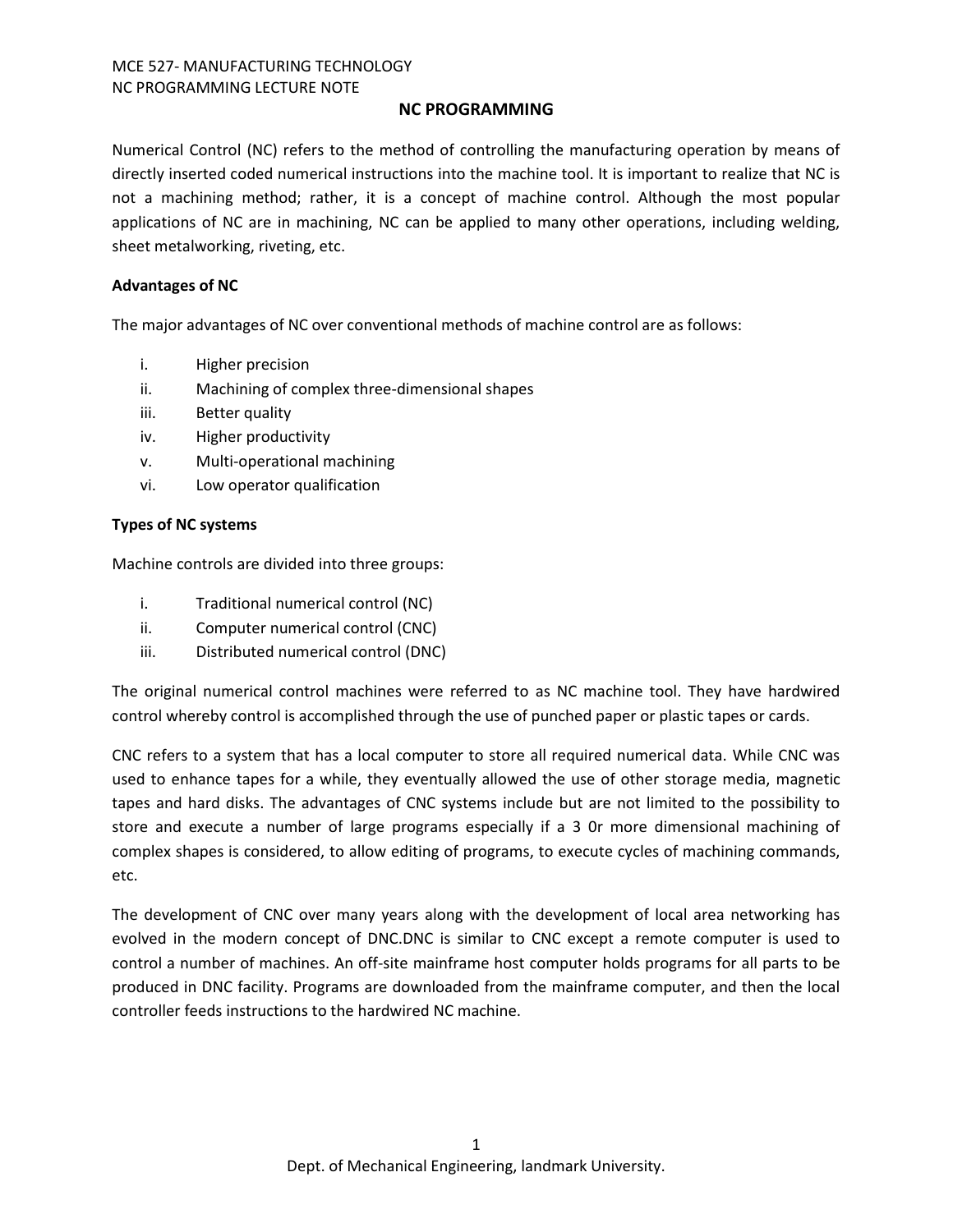# MCE 527- MANUFACTURING TECHNOLOGY NC PROGRAMMING LECTURE NOTE **Controlled axes**

NC system can be classified on the number of directions of motion they are capable to control simultaneously on a machine tool. Each free body has six degree of freedom, three positive or negative translations along x, y, and z-axis, and three rotations clockwise or counter clockwise about the axes. Commercial NC systems are capable of controlling simultaneously two, two and half, three, four and five degrees of freedom, or axes. The NC systems which control three linear translations (#-axis systems) or three linear translations and one rotation of the worktable (4-axis systems) are the most common.



Identification of controlled axes for a lathe (a), vertical spindle milling machine (b), and horizontal spindle milling machine (c).

#### **Point-to-point vs. contouring systems**

Point-to-point is a NC system, which controls only the position of the components. In this system, the path of the component motion relative to the workpiece is not controlled. The travelling between different positions is performed at the transverse speed allowable for the machine tool and following the shortest way.

Contouring NC systems are capable of controlling not only the positions but also the component motion, that is, the travelling velocity and the programmed path between the desired positions.



Schematics of point-to-point (Left) and contouring (Right) NC systems.